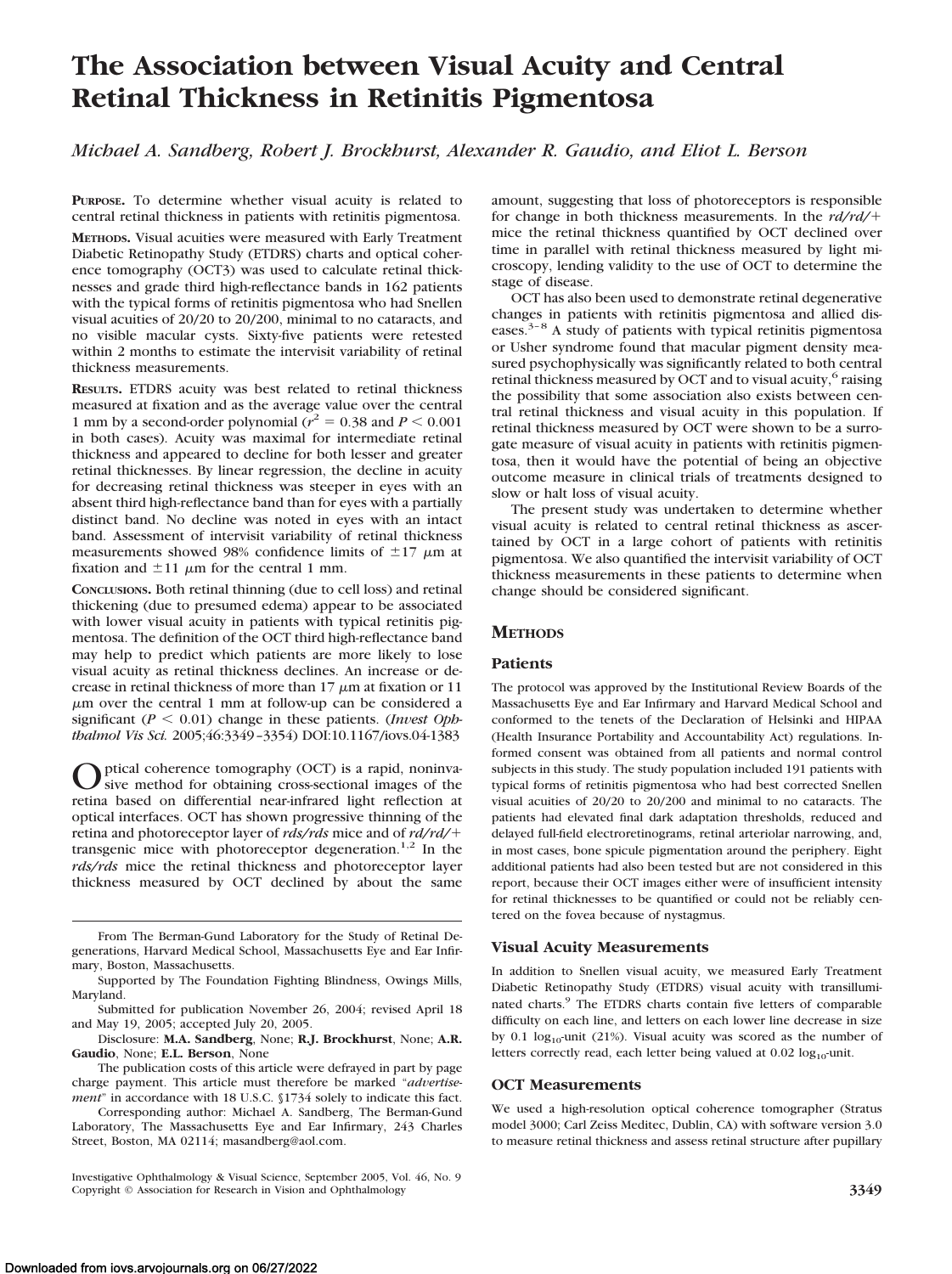dilation. With this third-generation instrument (OCT3) we recorded from each eye six 6-mm ( $\sim$ 20°) line scans in a radial spoke pattern intersecting at fixation.10 Each tomogram consisted of 512 A-scans, each A-scan comprising 1024 data points spanning a 2-mm depth. The examiner (MAS) asked each study participant to look at the internal fixation spot, which was kept in its central location, and confirmed that the image of the macula appeared to be approximately centered with respect to the spot's image on the fundus monitor. He then used the OCT software to position on the screen a vertical line that designated the center of the scan image. During each scan, the examiner checked that the fovea in the scan image was centered with respect to the vertical line. If the foveal center was shifted to the left or right in a scan image, he instructed the patient on how to correct the error and saved the scan when the fovea was centered.

We found that 28 (15%) of the 191 patients had macular cysts in both eyes by OCT and that one patient had cysts in the only eye with OCT recordings. The cysts ranged from rare discrete vacuoles as small as 50  $\mu$ m in height at the level of the inner nuclear layer to multiple vacuoles of more than  $400 \mu m$  in height that distorted the cytoarchitecture. We excluded these 29 patients, leaving 162 patients (91 men and 71 women; aged 18 – 68 years) who had one or both eyes that could be used for analysis. Twenty-two normal volunteers (13 men and 9 women, aged 25–56 years) served as control subjects.

Each OCT radial scan group was analyzed as a retinal thickness map by the automated OCT software, which identified the vitreoretinal interface and retinal pigment epithelium (RPE)/choriocapillaris as regions of high reflectance. The software is designed to quantify retinal thickness as the separation of these boundaries in micrometers at fixation (the intersection of the radial lines) and as the average value for each of nine different areas, including the central 1 mm. In this report, we present retinal thickness data for fixation and for the central 1 mm average. The software also generated a two-dimensional pseudocolor map of retinal thickness for each eye, which we used to confirm that the foveal minimum was centered.

A third band of high reflectance has been reported to be visible in the tomograms of normal eyes and is selected by the OCT3 software in those eyes as the outer boundary of the retina. $11$  This third highreflectance band has been hypothesized to represent the junction between the photoreceptor inner and outer segments. If this were true, then measurements made with respect to this band would underestimate central retinal thickness.<sup>11</sup> We confirmed the presence of this third high-reflectance band in the tomograms from our 22 normal control subjects using the *normalize*  $+$  *align* image-processing protocol, although in 2 eyes (4.5%) the band appeared to be less distinct than in the other 42 eyes. One of us (MAS), who was masked to ETDRS acuity and retinal thicknesses, viewed the patients' tomograms with the *normalize* + align image processing protocol and used a threelevel indicator variable to code the third high-reflectance band within the central 1 mm as absent, 1; partially distinct, 2; or intact, 3 so as to be able to assess whether visual acuity or retinal thickness varied with band definition.

#### **Repeat OCT Measurements**

We assessed the intervisit variability of retinal thickness measurements in the first 65 patients who were invited and able to return for follow-up within 2 months of their original visits and were without macular cysts at their first visit. These patients appear to be a representative sample, because at their first visit they did not differ significantly from the remaining 97 patients without macular cysts with respect to mean age ( $P = 0.41$ ), gender distribution ( $P = 0.42$ ), mean ETDRS acuity ( $P = 0.14$ ), mean spherical equivalent refractive error  $(P = 0.19)$ , mean retinal thickness at fixation  $(P = 0.59)$ , or mean retinal thickness averaged over the central 1 mm ( $P = 0.75$ ). The two groups also were not significantly different in mean acuity, mean refractive error, mean retinal thickness at fixation, or mean retinal thickness over the central 1 mm, after adjustment for age and gender  $(P = 0.14, P = 0.20, P = 0.53, \text{ and } P = 0.69, \text{ respectively.}$ 

#### **Statistical Analyses**

Data for each patient with retinitis pigmentosa and normal control subject used for analysis represented the test results from both eyes or for a single eye if results for the other eye were unavailable or censored (e.g., because of macular cysts in that eye). We used commercial software (PROC MIXED of SAS, ver. 6.12; SAS Institute, Cary, NC) for all eye-level analyses because of its capacity to handle unbalanced data (i.e., data missing for one eye) and because it can take into account the between-eyes intraclass correlation. The program uses maximum-likelihood estimation and does not directly calculate  $r^2$  as a measure of goodness of fit. To estimate  $r^2$  when regressing ETDRS acuity on retinal thickness, we obtained an output of the ETDRS acuities predicted by a given model, evaluated  $1 -$  *RSS/TSS* for OD and OS (where *RSS* is the residual sum of squares and *TSS* is the total sum of squares), and then calculated the average value for the two eyes. We used another program (JMP, ver. 3.2; SAS Institute) for person-level analyses (e.g., age by category of repeated visit).

To quantify intervisit variability for retinal thickness measured at fixation and over the central 1 mm based on the patients who returned, we first subtracted the thickness at the first visit from the corresponding value at the second visit in each eye. Using the extreme Studentized deviate test,<sup>12</sup> we next identified and excluded statistical outliers from the distributions of difference scores. Based on the remaining data, which approximated normal distributions, we then calculated the standard deviation of the difference scores for fixation and for the central 1 mm and multiplied these values by 2.326 to estimate the upper and lower 98% confidence limits.

#### **RESULTS**

#### **Representative Tomograms**

Figure 1 shows representative tomograms from a normal control subject, a patient with retinitis pigmentosa and good visual acuities, and a patient with retinitis pigmentosa and poor visual acuities. The tomograms at the top from the normal control subject show the low-reflectance outer nuclear layer peaking in thickness in the center beneath the foveal depression and visible from edge to edge. A third high-reflectance band is distinguishable just above a thicker high-reflectance RPE–choriocapillaris complex. The third high-reflectance band is slightly convex in the center, possibly reflecting longer cone outer segments in this region.<sup>11</sup> The middle tomograms from a patient with retinitis pigmentosa and a Snellen visual acuity of 20/20 in each eye have a normal appearance in the center (with an intact third high-reflectance band) but show loss of the outer nuclear layer more peripherally. The tomograms at the bottom from a patient with a Snellen visual acuity of 20/200 OD and 20/80 OS show widespread loss of the outer nuclear layer with apparent thinning of the inner retina.

#### **Mean Retinal Thicknesses**

The 162 patients with retinitis pigmentosa had retinal thicknesses (mean  $\pm$  SE) of 170  $\pm$  3  $\mu$ m at fixation and 204  $\pm$  3  $\mu$ m averaged over the central 1 mm. Thirty-one of these patients had a Snellen visual acuity of 20/20 in both eyes and retinal thicknesses of 185  $\pm$  5  $\mu$ m at fixation and 220  $\pm$  5  $\mu$ m in the central 1 mm. The corresponding thicknesses in the 22 normal control subjects were  $167 \pm 5$  and  $213 \pm 5$   $\mu$ m, respectively. The age- and gender-adjusted differences in mean retinal thicknesses between the patients with normal acuities and the normal control subjects (i.e., patient mean –normal control mean), were 21  $\mu$ m at fixation ( $P = 0.005$ ) and 10  $\mu$ m in the central 1 mm ( $P = 0.17$ ).

#### **Regression of Visual Acuity on Retinal Thickness**

By linear regression, ETDRS acuity of the patients declined by 1.1 letters for each  $10$ - $\mu$ m decrease in retinal thickness at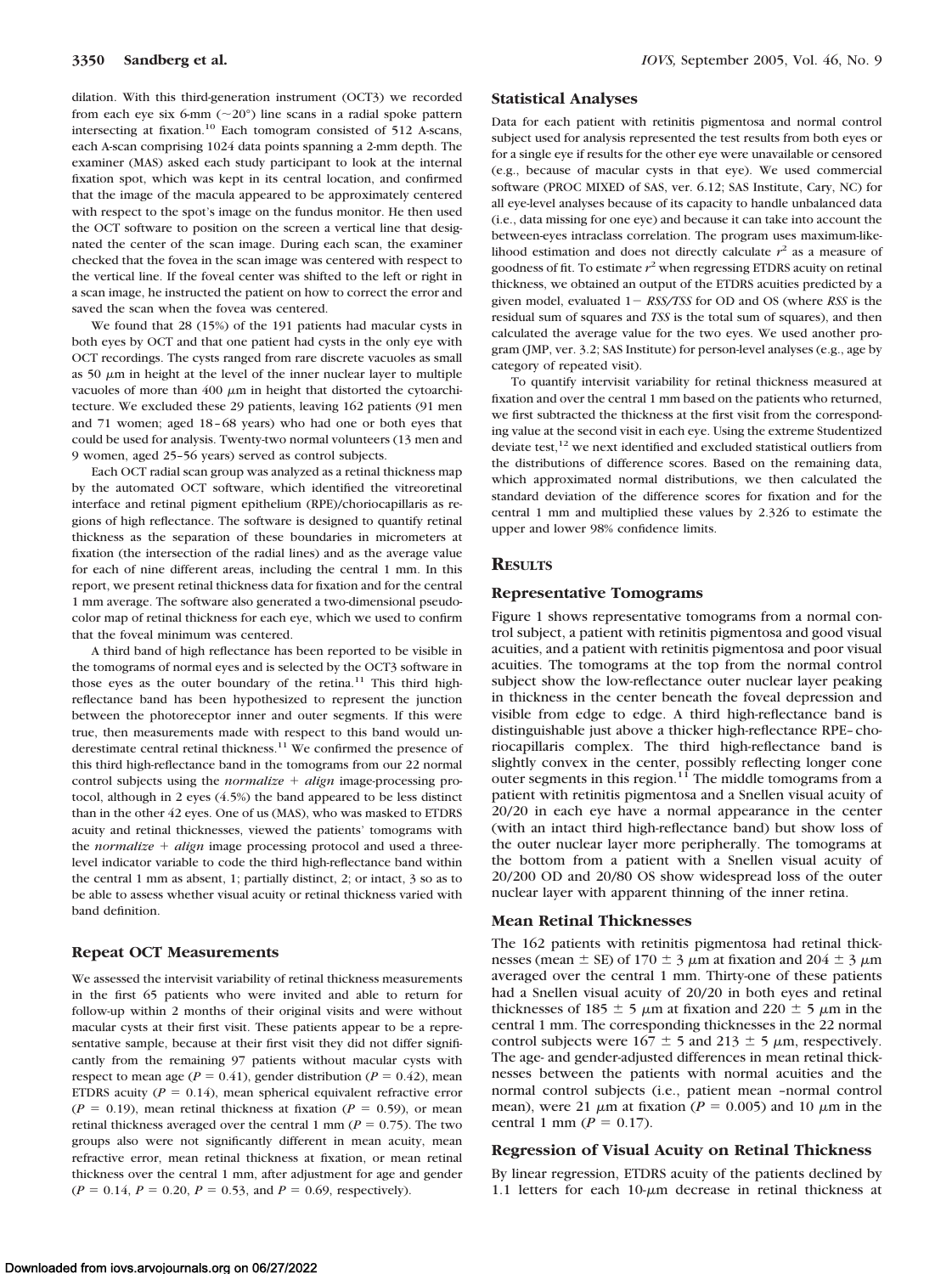**FIGURE 1.** OCT tomograms from a 39-year-old female normal control subject (ID 15223) with Snellen visual acuity of 20/20 OD and 20/20 OS (*top* images), a 34-year-old male with retinitis pigmentosa (RP; ID 25358) and visual acuities of 20/20 OD and 20/20 OS (*middle* images), and a 33-year-old male with RP (ID 11496) and visual acuities of 20/200 OD and 20/80 OS (*bottom* images). Each tomogram subtended 6 mm, centered on the fovea. The horizontal *arrows* (*top right*) designate the low-reflectance outer nuclear layer (ONL), the third high-reflectance band (3rd HRB), possibly designating the photoreceptor inner segment– outer segment junction, and the high-reflectance RPE-choriocapillaris (RPE).



fixation ( $r^2 = 0.27$ ,  $P \le 0.001$ ) and by 1.3 letters for each  $10$ - $\mu$ m decrease in retinal thickness averaged over the central 1 mm  $(r^2 = 0.32, P \le 0.001)$ . These results are illustrated in Figures 2 and 3, respectively. Because the residual error for each of these linear models could be fitted to retinal thickness by a second-order polynomial in which the quadratic term was significant  $(P < 0.001)$ , we repeated the regressions of ETDRS acuity on retinal thickness using a second-order polynomial. Both second-order models predicted acuity from retinal thickness with  $r^2 = 0.38$  ( $P < 0.001$ ). The predicted curves peak at an ETDRS acuity of 54 letters (Snellen equivalent  $= 20/25$ ) for a retinal thickness of 218  $\mu$ m at fixation (Fig. 2) and 254  $\mu$ m averaged over the central 1 mm (Fig. 3), and both curves decline toward lower acuities to the left and right of the peak. For example, the curve based on retinal thickness measured at fixation (Fig. 2) shows that ETDRS acuity declines to 10 letters (Snellen equivalent, 20/200) for a retinal thickness of  $34 \mu m$ and to 43 letters (Snellen equivalent, 20/42) for a retinal thickness of 309  $\mu$ m. Because ETDRS acuity is based on a logarithmic scale, we also evaluated the regression of ETDRS acuity on  $log_{10}$  retinal thickness. This model provided fits with  $r^2 = 0.34$  ( $P < 0.001$ ) for retinal thickness measured at fixation (Fig. 2) and  $r^2 = 0.36$  ( $P < 0.001$ ) for retinal thickness measured over the central 1 mm (Fig. 3), with these  $r^2$  values falling between those for the linear and second-order polynomial models.

**FIGURE 2.** Regression of ETDRS visual acuity on OCT retinal thickness at fixation based on data from 288 eyes of 162 patients with retinitis pigmentosa without macular cysts. *Large-dashed straight line*: the bestfitting linear function  $(y = 31.1 +$ 0.11*x*); *small-dashed curve*: the bestfitting log function ( $y = -51.5$  + 45.5  $log_{10}x$ ; *solid curve*: best-fitting second-order polynomial ( $y = -8.0$  $+0.58x -0.0013x^2$ ). All three analyses were performed with PROC MIXED of SAS (Cary, NC). The different symbols designate the definition of the third high-reflectance band (3rd HRB).

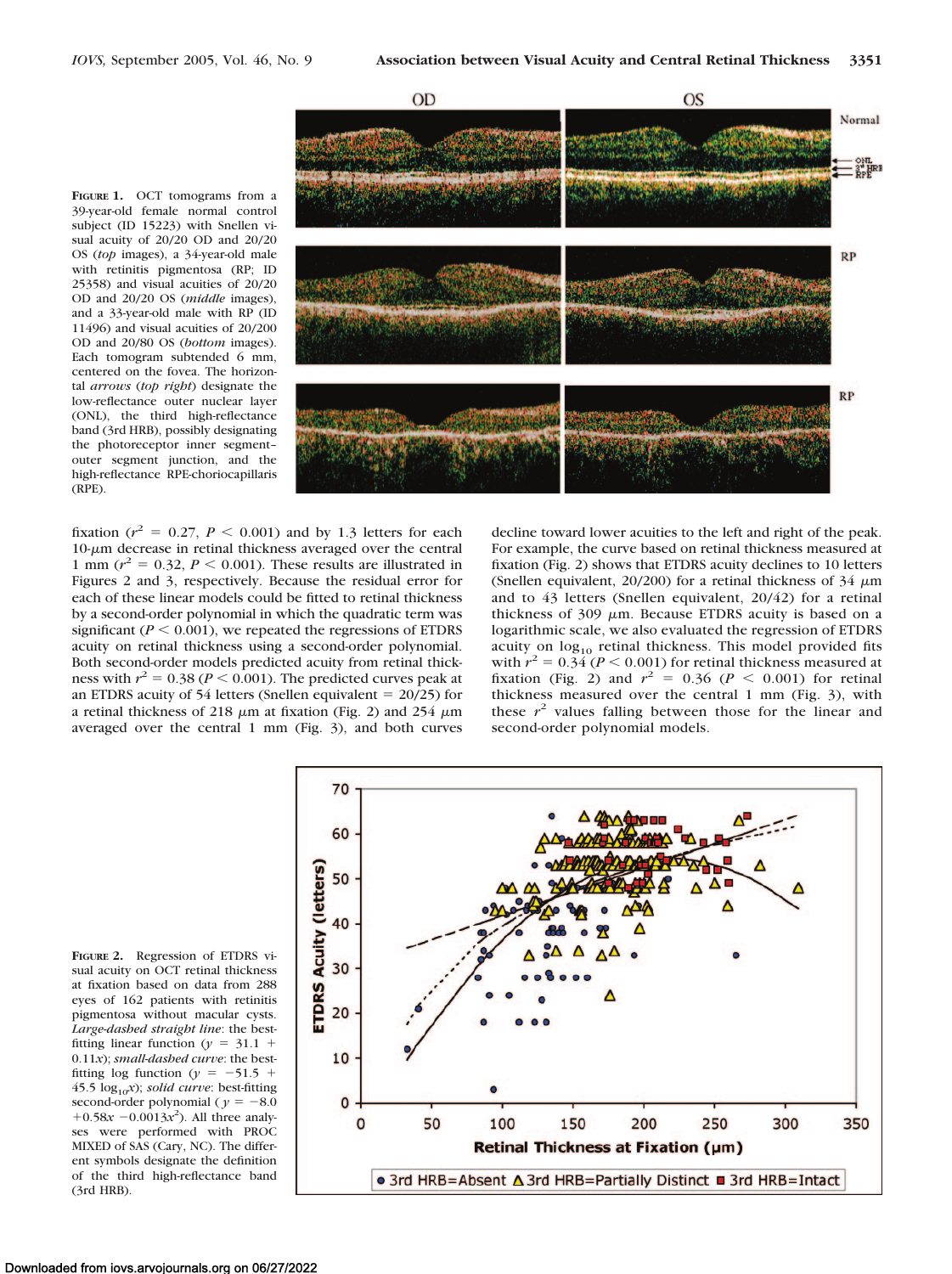

**FIGURE 3.** Regression of ETDRS visual acuity on OCT retinal thickness averaged over the central 1 mm based on data from 288 eyes of 162 patients with retinitis pigmentosa without macular cysts. *Large-dashed straight line*: the best-fitting linear function  $(y = 22.1 + 0.13x)$ ; *smalldashed curve*: the best-fitting log function ( $y = -93.8 + 62.2 \log_{10} x$ ); *solid curve*: best-fitting second-order polynomial ( $y = -26.8 + 0.64x$  $-0.0013x^2$ ). All three analyses were performed with PROC MIXED of SAS (Cary, NC). The different symbols designate the definition of the third high-reflectance band (3rd HRB).

# **Visual Acuity and Retinal Thickness versus Definition of the Third High-Reflectance Band**

Eighty-five (29.5%) of the eyes of the patients had an absent third high-reflectance band, 163 (56.6%) had a partially distinct band, and 40 (13.9%) had an intact band. Figures 2 and 3 illustrate that ETDRS acuity and retinal thickness varied by band definition, as the data based on eyes with less-defined bands tend to congregate at lower acuities and lower retinal thicknesses than the data based on eyes with better-defined bands. Table 1 shows that mean ETDRS acuity, retinal thickness at fixation, and retinal thickness averaged over the central 1 mm, adjusted for age and gender, all increased significantly with increasing band definition.

Figures 2 and 3 also show that ETDRS acuity was most related to retinal thickness for eyes with an absent third highreflectance band and least related to retinal thickness for eyes with an intact band. Based on a multiple linear regression

**TABLE 1.** The Relationship of ETDRS Acuity and OCT Retinal Thickness to Category of OCT Third High-Reflectance Band

| <b>Third HRB</b><br>Category* | <b>ETDRS</b><br>Acuity<br>(Letters) | Retinal<br><b>Thickness</b><br>at Fixation<br>$(\mu m)$ | Retinal<br><b>Thickness</b><br>over<br>Central 1<br>$mm (~\mu m)$ |  |
|-------------------------------|-------------------------------------|---------------------------------------------------------|-------------------------------------------------------------------|--|
| 1                             | $44.2 \pm 0.9$                      | $151.0 \pm 3.7$                                         | $191.6 \pm 3.4$                                                   |  |
| $\overline{c}$                | $50.8 \pm 0.8$                      | $173.0 \pm 3.0$                                         | $204.7 \pm 3.0$                                                   |  |
| 3                             | $55.1 \pm 1.4$                      | $191.0 \pm 5.1$                                         | $220.3 \pm 4.4\pm$                                                |  |
|                               |                                     |                                                         |                                                                   |  |

Acuity and retinal thickness are expressed as the mean  $\pm$  SE adjusted for age and gender by PROC MIXED of SAS (Cary, NC).

\* The third high-reflectance band (HRB), lying just above the RPE high-reflectance band, was coded as 1 (absent), 2 (partially distinct), or 3 (intact).

† The difference between the designated mean value and the mean value in the line above was significant at  $P \leq 0.01$  with the Tukey-Kramer adjustment for multiple comparisons.

‡ The difference between the designated mean value and the mean value in the line above was significant at  $P \le 0.001$  with the Tukey-Kramer adjustment for multiple comparisons.

model including band definition, retinal thickness, their cross product, age, and gender as independent variables, we found from the cross-product term that the mean slope relating ETDRS acuity to retinal thickness varied significantly by band definition (Table 2;  $P < 0.001$ ). For both fixation and the central 1 mm, the slope for eyes with an absent band was approximately four times that for eyes with a partially distinct band, whereas the slope for eyes with an intact band was not significantly different from zero. We also found with this model that mean ETDRS acuity varied significantly with band definition independent of retinal thickness. For example, by statistically adjusting for retinal thickness at fixation, we found that mean ETDRS acuity ranged from 48.2 letters for an absent band to 55.6 letters for an intact band ( $P \le 0.001$ ), although this range was less than that shown in Table 1 (i.e., without adjusting for retinal thickness).

For the 31 patients with a normal Snellen acuity in both eyes, 8.2% of eyes had an absent third high-reflectance band, 68.8% had a partially distinct band, and 23.0% had an intact band. Because only 23% of these eyes, compared with 95.5% of the normal control eyes (see the Methods section), had an intact band, we repeated our comparison of retinal thickness in patients versus control subjects, including only eyes from both groups with an intact band to remove any effect of band definition on the measurement of retinal thickness. These subset analyses showed that mean retinal thickness in the patients  $(n = 12)$  was 41  $\mu$ m greater at fixation ( $P \le 0.001$ ) and 34  $\mu$ m greater averaged over the central 1 mm ( $P < 0.001$ ) than the corresponding thicknesses in the normal control subjects (*n* 22).

# **Intervisit Variability of Retinal Thickness Measurements**

Among the 65 patients who returned within 2 months for repeat OCT, we excluded the intervisit data of 1 patient who had macular cysts OU in her tomograms at the second visit that were not visible at the first visit. In each of three patients, we also excluded the data of one eye that was a statistical outlier for retinal thickness differences at fixation and also the data for one of these three eyes that was a statistical outlier for retinal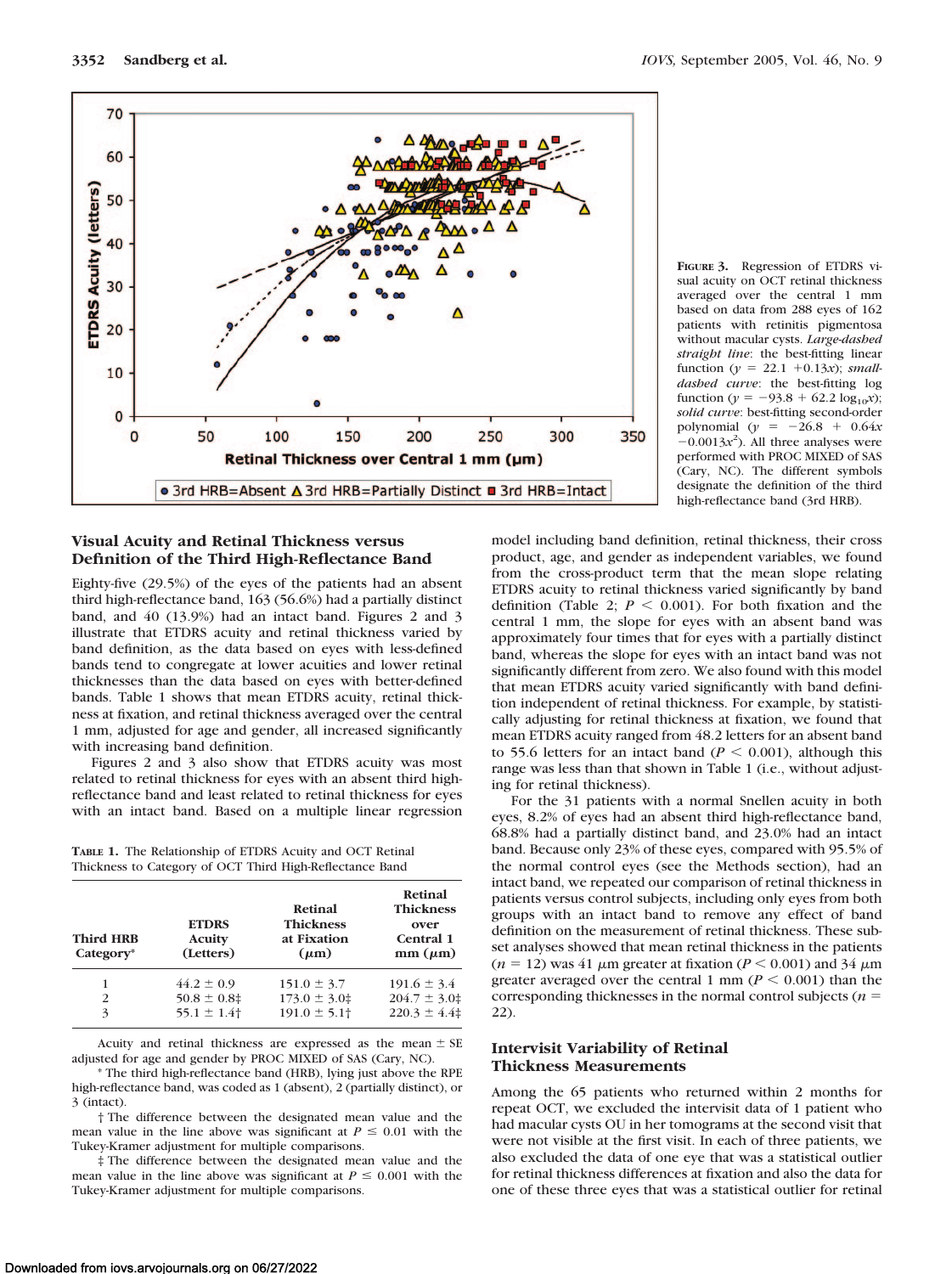| Third High-Reflectance Band |                          | <b>TABLE 2.</b> Linear Regression of ETDRS Acuity on OCT Retinal Thickness Stratified by Category of OCT |
|-----------------------------|--------------------------|----------------------------------------------------------------------------------------------------------|
| <b>Third HRB</b>            | <b>Slope at Fixation</b> | Slope for Central 1 mm                                                                                   |

| Third HRB<br>Category* | <b>Slope at Fixation</b><br>(Letters/10 $\mu$ m) | $P^+$        | Slope for Central 1 mm<br>(Letters/10 $\mu$ m) | $\boldsymbol{P^+}$ |
|------------------------|--------------------------------------------------|--------------|------------------------------------------------|--------------------|
|                        | $1.7 \pm 0.2$                                    | ${}_{0.001}$ | $1.9 \pm 0.2$                                  | ${}_{0.001}$       |
|                        | $0.4 \pm 0.2$                                    | 0.03         | $0.5 \pm 0.2$                                  | 0.01               |
|                        | $0.1 \pm 0.4$                                    | 0.87         | $0.3 \pm 0.4$                                  | 0.48               |

Slopes are the mean  $\pm$  SE estimated by PROC MIXED of SAS (Cary, NC) based on the cross product of category of the third high-reflectance band  $\times$  retinal thickness.

\* The third high-reflectance band (HRB), lying just above the RPE/choriocapillaries high-reflectance layer, was coded as 1 (absent), 2 (partially distinct), or 3 (intact).

† Significance compared with zero slope.

thickness differences over the central 1 mm. Based on the remaining data, we found that the distributions of difference scores (i.e., second visit minus first visit) were approximately normal, with a mean of  $0.4 \pm 7.2 \mu m$  (SD) for retinal thickness at fixation and a mean of  $-0.1 \pm 4.8 \mu m$  for retinal thickness averaged over the central 1 mm. These standard deviations correspond to 98% confidence limits of  $\pm 16.7$  and  $\pm 11.2$   $\mu$ m, respectively. The absolute values of the difference scores for fixation and the central 1 mm, converted from a skewed distribution to normalized ranks by a probit transformation, were not significantly related to retinal thickness at the first visit ( $P = 0.75$  and  $P = 0.73$ , respectively) or to ETDRS acuity at the first visit ( $P = 0.48$  and  $P = 0.85$ , respectively).

## **DISCUSSION**

The present study of 162 patients with typical forms of retinitis pigmentosa shows that ETDRS acuity was significantly related to retinal thickness measured by OCT at fixation or as the average thickness over the central 1 mm by each of three different models: a linear function of retinal thickness, a logarithmic function (i.e., log retinal thickness), and a second-order polynomial (i.e., both linear and quadratic terms of retinal thickness). The second-order polynomial provided the best fits, accounting for both a marked decline in acuity for small retinal thicknesses and an apparent lesser decline in acuity for large retinal thicknesses. The logarithmic function provided better fits than the linear model, both models assuming that the relationship between acuity and retinal thickness was monotonic.

The marked decline in visual acuity for small retinal thicknesses, seen in all three models, undoubtedly reflects cell loss. A previous investigation suggested that the OCT third highreflectance band may designate the photoreceptor inner segment-outer segment junction, $11$  with the implication that its prominence would be related to outer segment length and, thus, to visual acuity. Two earlier studies involving the use of  $OCT^{3,5}$  reported findings that raise the possibility that visual acuity in retinitis pigmentosa is related to the definition of the third high-reflectance band. By categorizing the tomograms of our patients with retinitis pigmentosa as to whether this band was absent, partially distinct, or intact in the central 1 mm, we found that ETDRS acuity, on average, declined significantly with declining band definition (see Table 1), and, furthermore, that this relationship occurred even among eyes with the same retinal thickness (i.e., after controlling for retinal thickness). Our results indicate that visual acuity in retinitis pigmentosa varies with both retinal thickness and band definition and are compatible with the idea that the latter is related to outer segment length. We also observed by multiple linear regression that visual acuity was most strongly related to retinal thickness in eyes with an absent third high-reflectance band and was not

related to retinal thickness in eyes with an intact band (see Table 2), raising the possibility that, as retinal thickness declines over time, the average rate of visual acuity loss will occur the fastest in eyes with an absent band and the slowest in eyes with an intact band.

The apparent, lesser decline in acuity for large retinal thicknesses could be indicative of edematous retinal thickening, even though we excluded tomograms with visible macular cysts. Retinal thickening may also occur in the absence of visual acuity loss, since our patients with a normal acuity in both eyes had a significantly greater mean retinal thickness at fixation than our normal control subjects. Because this difference could have been biased by the tendency of the OCT software to measure retinal thickness from the vitreoretinal interface to the third high-reflectance band in the eyes of our normal control subjects and to the RPE–choriocapillaris layer in the eyes of our patients (most of whom lacked an intact third high-reflectance band), we repeated the comparisons including only eyes with an intact third high-reflectance band. We found that patients in this subset had a significantly greater mean retinal thickness than did the control subjects, both at fixation and over the central 1 mm, differences that were larger than those found before limiting the analyses to eyes with an intact third high-reflectance band. Evidently, the positive relationship between retinal thickness and band definition in our patients with retinitis pigmentosa (see Table 1) outweighed the measurement bias. It will be of interest to see whether those patients whose retinas appeared to be thickened are at higher risk than others for development of visible macular cysts in the future.

The standard deviation of difference scores for retinal thickness measurements obtained at two visits within 2 months based on a subset of our patients with retinitis pigmentosa was 7.2  $\mu$ m at fixation and 4.8  $\mu$ m averaged over the central 1 mm. Each of these values was less than  $2 \mu m$  larger than the corresponding values (5.6 and 3.3  $\mu$ m) based on a group of 10 normal subjects.<sup>10</sup> We estimated the 98% confidence limits for a given patient's intervisit variability (rounded to the nearest integer) to be  $\pm 17 \mu m$  at fixation and  $\pm 11 \mu m$  for the central 1 mm. This means that an increase or decrease in retinal thickness of more than these values over follow-up should each occur by chance less than 1% of the time in OCT3 measurements of patients with typical forms of retinitis pigmentosa without macular cysts. Because the intervisit variability was unrelated to visual acuity or to retinal thickness measured at the first visit, these figures should be applicable to patients whose visual acuities and retinal thicknesses are encompassed by those included in the intervisit variability analysis (i.e., Snellen visual acuities from 20/20 to 20/200, retinal thicknesses at fixation from 41 to 273  $\mu$ m, and retinal thicknesses averaged over the central 1 mm from 58 to 296  $\mu$ m).